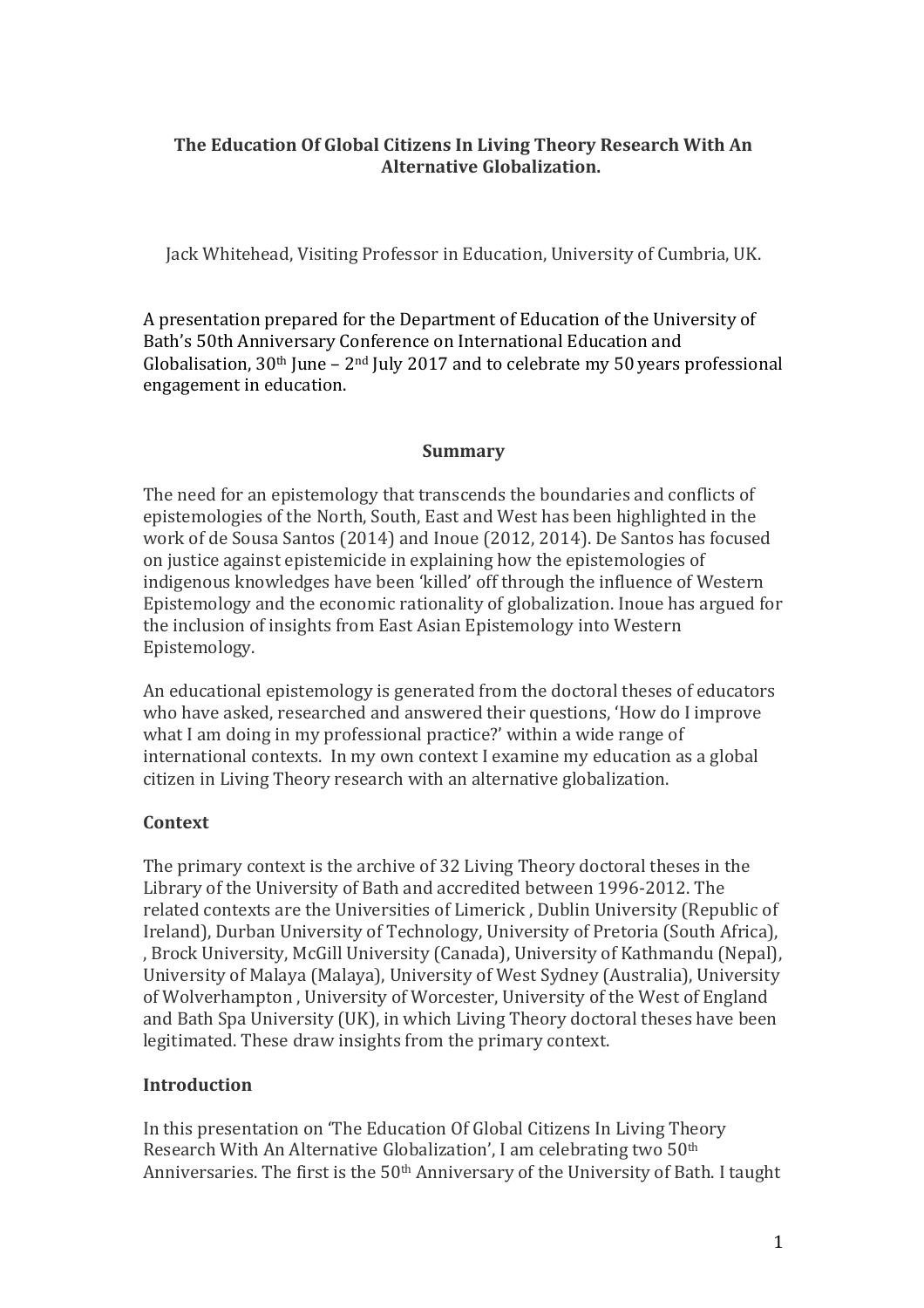and researched in the Department of Education of the University of Bath between 1973-2012. The second is the  $50<sup>th</sup>$  Anniversary of my professional engagement with education. This engagement began in my initial teacher education programme in the Department of Education of Newcastle University (1966-67). It continues in my recent presentations at the Action Research Network of the Americas (ARNA) Conference in Cartagena, Columbia. This conference, from the  $12<sup>th</sup>-16<sup>th</sup>$  June 2017, had the theme of 'Participation and the Democratization of Knowledge; New Convergences for Reconciliation'. My engagement also continued at the '1<sup>st</sup> Global Assembly for Knowledge Democracy: Towards an ecology of knowledges', on the  $16<sup>th</sup>$  June at ARNA. These conferences included the Pre-Global Assembly workshop on Living Theory Research in an Ecology of Knowledges (see

http://www.actionresearch.net/writings/gakd/jwGAKDworkshop120617.pdf )

The idea of Living Theory research as a social movement is introduced through Swaroop Rawal's keynote on 'Creating a living-educational-theory for equal education keeping my social vision in focus', of the  $22<sup>nd</sup>$  June  $2017$ , to a BERA Conference on 'Bridging the Educational Gap'.

The main focus of this paper is in generating an educational epistemology with its units of appraisal, standards of judgment and living logics in explanations of educational influence in the learning of global citizens with an alternative globalization and values that carry hope for the flourishing of humanity. I shall focus on my research into my education as a global citizen in living theory research with an alternative globalization. This includes my explanation of my educational influence in my own learning, in the learning of others and in the learning of social formations with values that carry hope for the flourishing of humanity. I refer to such explanations as living-educational-theories. Methodological and epistemological issues are raised in relation to the use of digital visual data, as evidence, in clarifying the embodied meanings of the ontological values that are expressed in educational practice by global educators. The ontological values are those that carry hope for the flourishing of humanity. These are used as explanatory principles in their explanations of educational influence. I refer to the approach or paradigm as Living Theory research.

I shall make explicit an educational epistemology, from the education of global citizens in living theory research with an alternative globalization, through the following ideas:

i) The educational epistemologies of global citizens with their Units, Standards and Living Logics in their living-educational-theories, ii) Living Global Citizenship, iii) Living Theory research, iv) The globalization of economic rationality, y) Creating an alternative globalisation with Living Theory research, vi) Drawing insights into living-theories from the most advanced social theories of the day, vii) Living Theory research as a social movement, viii) The Educational Journal of Living Theories (EJOLTS) at http://ejolts.net and the learning resources at http://www.actionresearch.net , ix) Celebrating my 50 years professional engagement in education.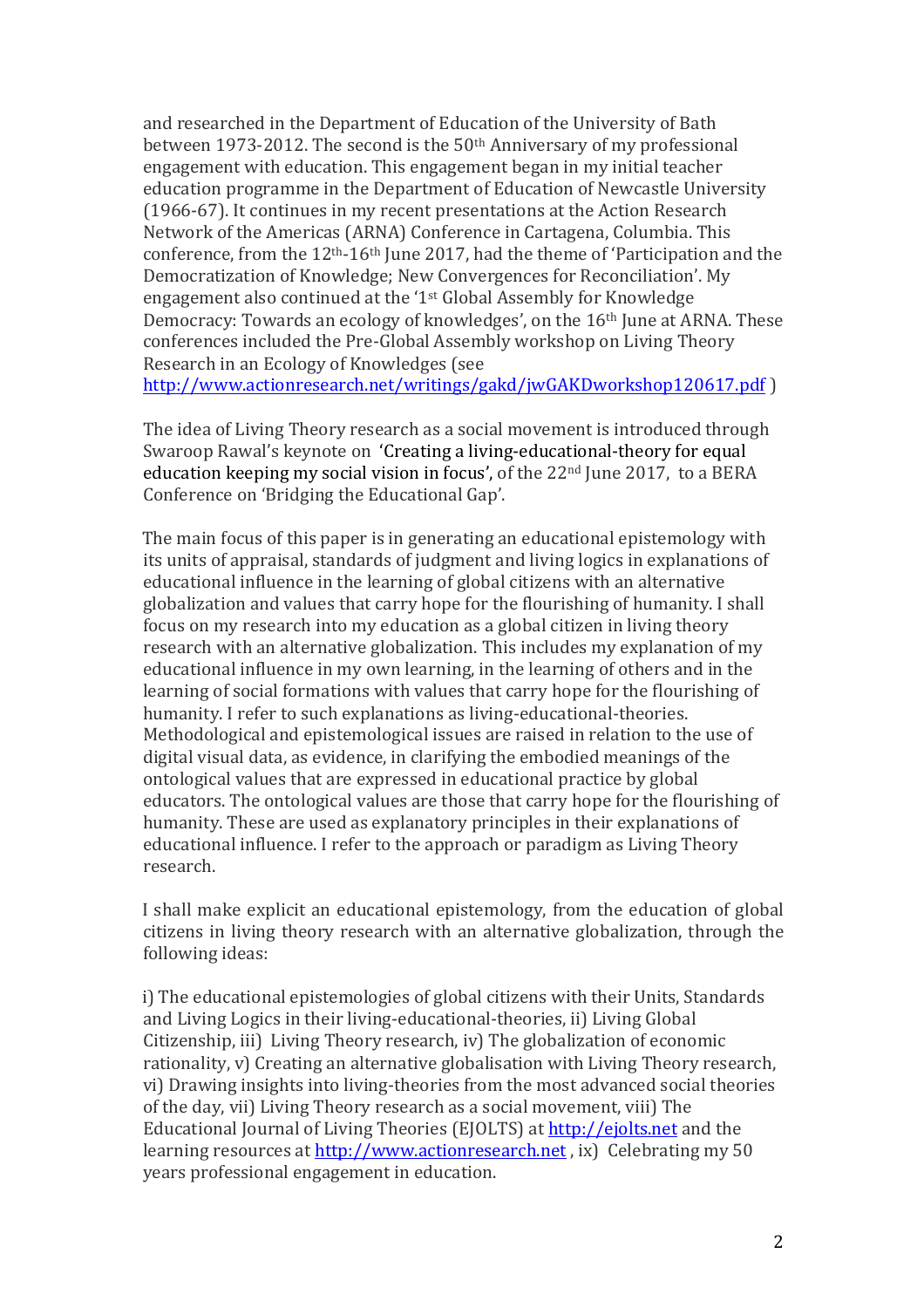## **1)** The educational epistemologies of global citizens with their units of appraisal, standards of judgment and living-logics in their living**educational-theories**

An educational epistemology can be distinguished from other epistemologies through its unit of appraisal, its standards of judgment and its living-logic. The unit of appraisal, that is, what is being judged, is an individual's explanation of their educational influence in their own learning in the learning of others and in the learning of the social formations that influence practice and understanding. The standards of judgment, that is, how is the unit being judged as a contribution to knowledge, are the ontological values that an individual uses to give meaning and purpose to their lives together with the insights drawn from the understandings of others. The living-logic is the mode of thought that is appropriate for comprehending the real as rational (Marcuse, 1964, p. 105) in the explanation of educational influence.

Each living-theory doctorate that is contributing to this educational epistemology has been judged by examiners, appointed by the University of Bath and other Universities, as having made an original contribution to educational knowledge. The unique epistemologies include the values-based standards of judgment for evaluating the validity of the knowledge-claims. These Living Theory doctorates can be freely accessed at: http://actionresearch.net/living/living.shtml

For further details of the units of appraisal, standards of judgment and livinglogics that constitute the educational epistemology see:

Whitehead, J. (2013) A living logic for educational research. A presentation at the 2013 Annual Conference of the British Educational Research Association, University of Sussex.

http://www.actionresearch.net/writings/bera13/jwbera13phil010913.pdf

# **2) Living Global Citizenship**

Mark Potts (2012) introduced me to the idea of living-global-citizenship through his doctoral research, 'How can I Reconceptualise International Educational Partnerships as a Form of Living Citizenship?'

...the pedagogical framework for the delivery of global citizenship education is only partially formed. The project looks at how over a ten year period the partnership activities between Salisbury High School and Nqabakazulu School in the black township of Kwamashu in Durban, South Africa have influenced the education of the participants.... As it has developed certain underpinning values have emerged. These values have been articulated as social justice, equal opportunities and the African notion of Ubuntu, or humanity. The partnership between the schools has enabled the teaching of these values in a meaningful context.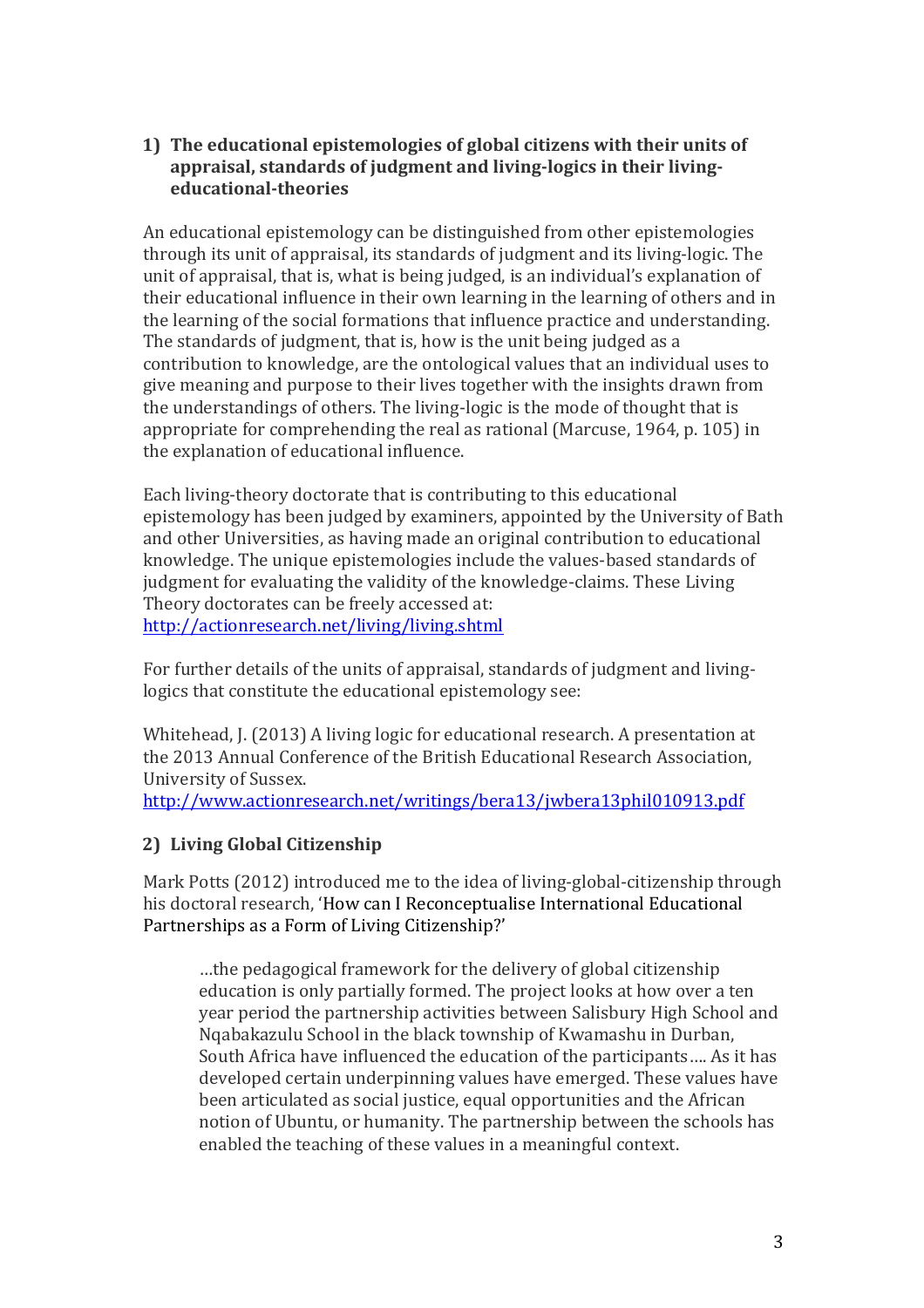# **3) Living Theory research**

What I mean by Living Theory research is research in which an individual generates an explanation of their educational influence in their own learning, in the learning of others and in the learning of social formations with values that carry hope for the flourishing of humanity. See:

Whitehead, J. (1989) Creating a living educational theory from questions of the kind, "How do I improve my practice?'. Published in the Cambridge Journal of Education, 19(1); 41-52. Retrieved 20 June 2017 from http://www.actionresearch.net/writings/livtheory.html

## **4)** The globalization of economic rationality

I first encountered the idea of economic rationality in Robin McTaggart's keynote to the Second World Congress of Action Learning, Action Research and Process Management (Now ALARA – Action Learning Action Research) Association):

*Economic rationalism is not merely a term which suggests the primacy of economic values. It expresses commitment to those values in order to serve particular sets of interests ahead of others. Furthermore, it disguises that commitment in a discourse of 'economic necessity' defined by its economic* models. We have moved beyond the reductionism which leads all questions *to be discussed as if they were economic ones (de-valuation)* to a situation where moral questions are denied completely (de-moralisation) in a cult of *economic inevitability (as if greed had nothing to do with it).* 

McTaggart, R. (1992) Reductionism and Action Research: Technology versus convivial forms of life, pp. 47-61 in Bruce, C. S. & Russell, A. L. (1992) Transforming Tomorrow Today. Brisbane, University of Queensland, Australia.

### **5)** Creating an alternative globalisation with Living Theory research

An alternative globalisation to economic rationality is grounded in values that carry hope for the flourishing of humanity. See A Living Theory Approach to Research and Life http://actionresearch.net/.

On of these values is cultural empathy. In a presentation on 'Developing Cultural Empathy And The Living Global Citizenship Agenda: The Social Role And Impact Of Technology In Supporting Global Partnerships', Mark Potts, Steven Coombs and I (Potts, Coombs and Whitehead, 2012) included in our notes, to support the presentation, the following points on living-global-citizenship and cultural empathy:

Introduction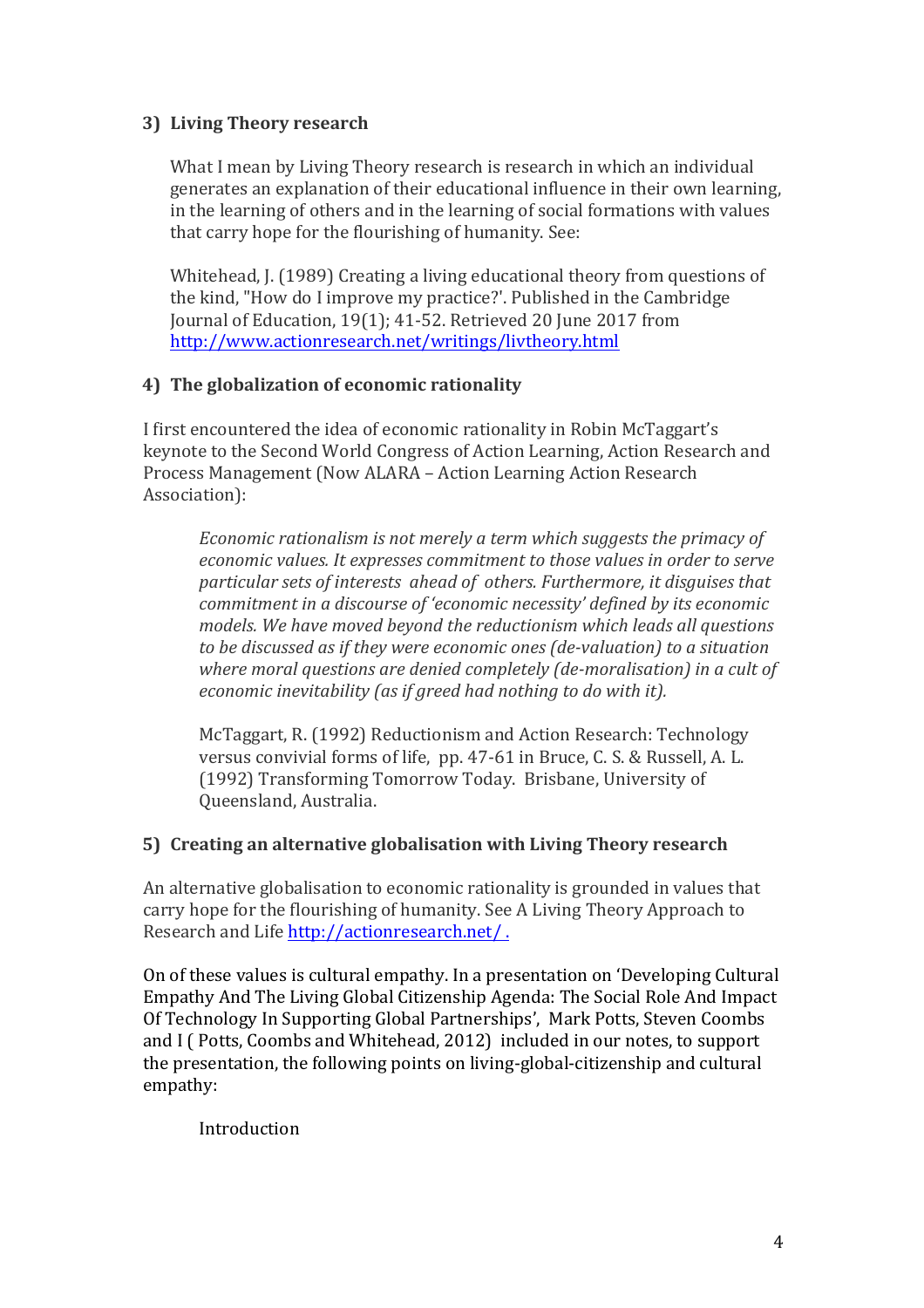In this paper, we identify three transformations in learning for the participants, providing the basis for an explanation of our notions of living global citizenship and cultural empathy.

The first transformation was the recognition that we as educators could influence others. The second was the emergence of the notion of "living" citizenship" from a study of an international partnership between two schools. Thirdly, came the synthesis between the notion of cultural empathy and living citizenship to form our notion of "living global" citizenship". Having undergone these three transformations we are now in the process of seeking to create a fourth transformation through the construction of an alternative pedagogy for the delivery of effective citizenship education within any cultural setting, creating a new meaning for the term cultural education. We demonstrate the use of digital technology with visual narratives to clarify and communicate meanings of cultural empathy in living citizenship with global partnerships.

Finally, we consider the potential influence of technology in supporting global partnerships in the development of cultural empathy and the living global citizenship agenda in improving educational practices and generating educational knowledge.

You can access Mark Pott's Living Citizenship website at http://www.livingcitizenship.uwclub.net/ .

Other values that distinguish, for me, living-global-citizenship, are social responsibility and social interest from the work of Adler:

Socially responsible practitioners are educated to be effective personal and social change agents in the pursuit of justice (Adler School of Professional Psychology, 2012, p. 13)

Adler came to understand the final goal of human development as the fulfilment of what he called *gemeinshaftsgefühl*, or what is typically translated as social interest. Social interest is the idea that people's health resides in their community life.  $(p.8)$ 

The University of Worcester, in association with the British Educational Research Association Special Interest Groups for 'Comparative and International Education' and 'Educational Research and Educational Policy-making', organised the second international conference entitled 'Bridging the Global Educational Gap.' This took place on  $22^{\text{nd}}$ -23<sup>rd</sup> June 2017 at the University of Worcester, UK, with the following strong connection to the values that distinguish living-global-citizenship:

The conference will focus on a number of important themes related to the impact of globalisation and internationalisation, such as inclusion, sharing knowledge across the globe, curriculum and its impact on knowledge generation, globalising (teacher) education, developing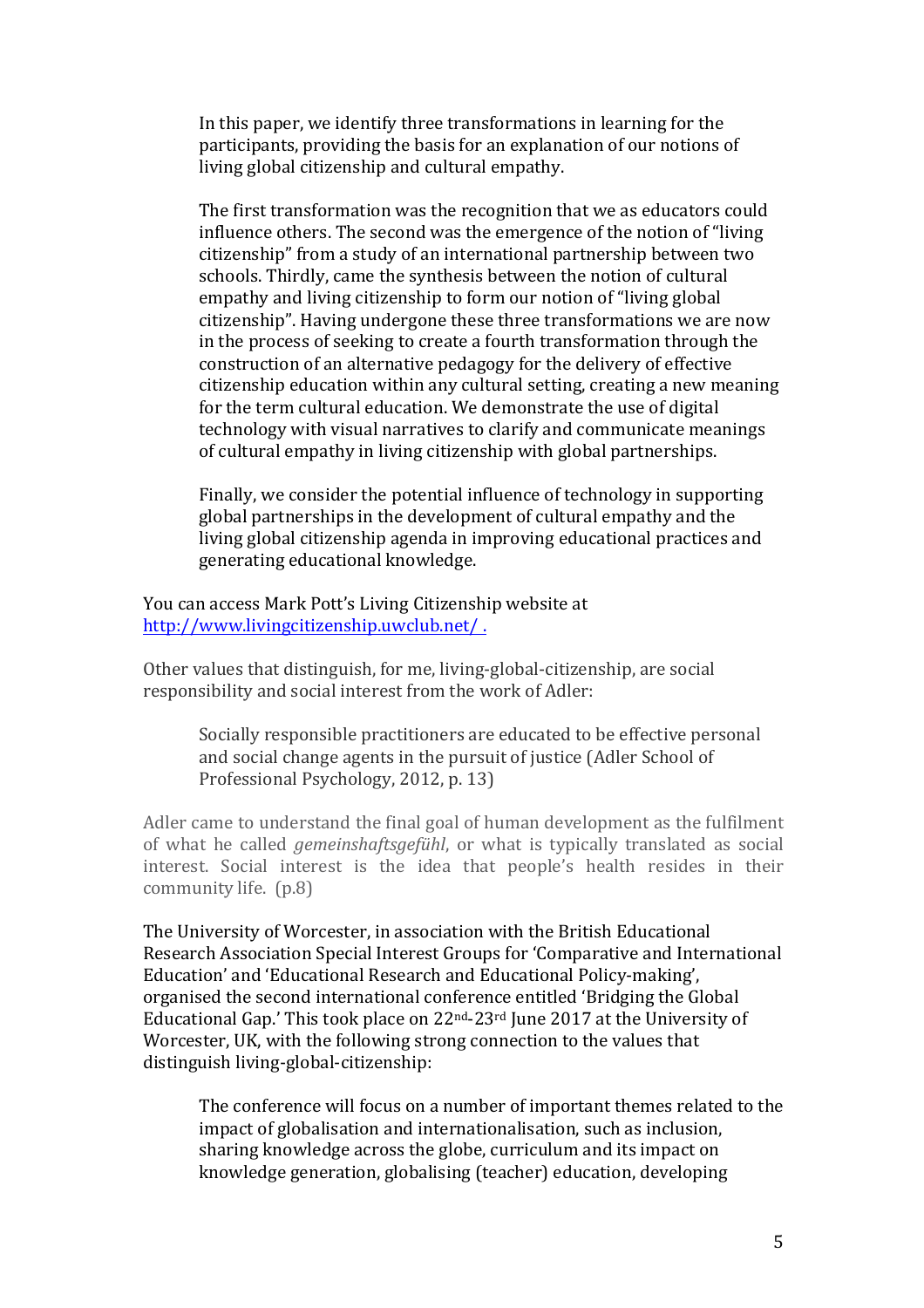evidence-informed practice and self-improving systems, diversity, global citizenship, and intercultural education. This conference takes forward some of the issues explored during last year's conference entitled 'Education: A Global Perspective', where we started to look at UNESCO Education 2030: A Framework for Action and Education in a Global Context. This year's conference will include an exploration of solutions to support the implementation of the UNESCO Education 2030 goals, and to support the development of a vision of education as a self-improving evidence-based sector with international collaboration.

https://www.bera.ac.uk/event/bridging-the-global-educational-gap

The keynote for this conference with its inclusion of global citizenship was given by Swaroop Rawal on 'Creating a living-educational-theory for equal education keeping my social vision in focus.' You can access the video of the presentation at:

https://www.youtube.com/watch?v=r5mI-hwtSoI

#### **6)** Drawing insights into living-theories from the most advanced social **theories of the day**

Throughout my 50 years professional engagement in education with my educational enquiries I have integrated insights from the ideas of others into my living-educational-theory. I have related these insights to epistemological transformations involving three epistemologies with their propositional, dialectical and living logics. I have analysed these insights and transformations in my previous writings (Whitehead, 1985, 1993, 1999, 2013). My most recent engagements with ideas that are influencing my own are Thayer-Bacon's (2003) relational epistemology, de Sousa Santos' (2014) epistemicide and Jones and O'Donnell's alternatives to neo liberalism.

In explicating the epistemologies in Living Theory research I can see the need to develop relational epistemologies with their living-logics:

My project is one of analysis and critique, as well as redescription. What I offer is one pragmatist social feminist view, a relational perspective of knowing, embedded within a discussion of many other relational views. In Relational "(e)pistemologies," I seek to offer a feminist (e)pistemological theory that insists that knowers/subjects are fallible, that our criteria are corrigible (capable of being corrected), and that our standards are socially constructed, and thus continually in need of critique and reconstruction. I offer a self-conscious and reflective (e)pistemological theory, one that attempts to be adjustable and adaptable as people gain further in understanding. This (e)pistemology must be inclusive and open to others, because of its assumption of fallible knowers. And this (e)pistemology must be capable of being corrected because of its assumption that our criteria and standards are of this world, ones we, as fallible knowers, socially construct. (Thayer-Bacon, 2003, p.7).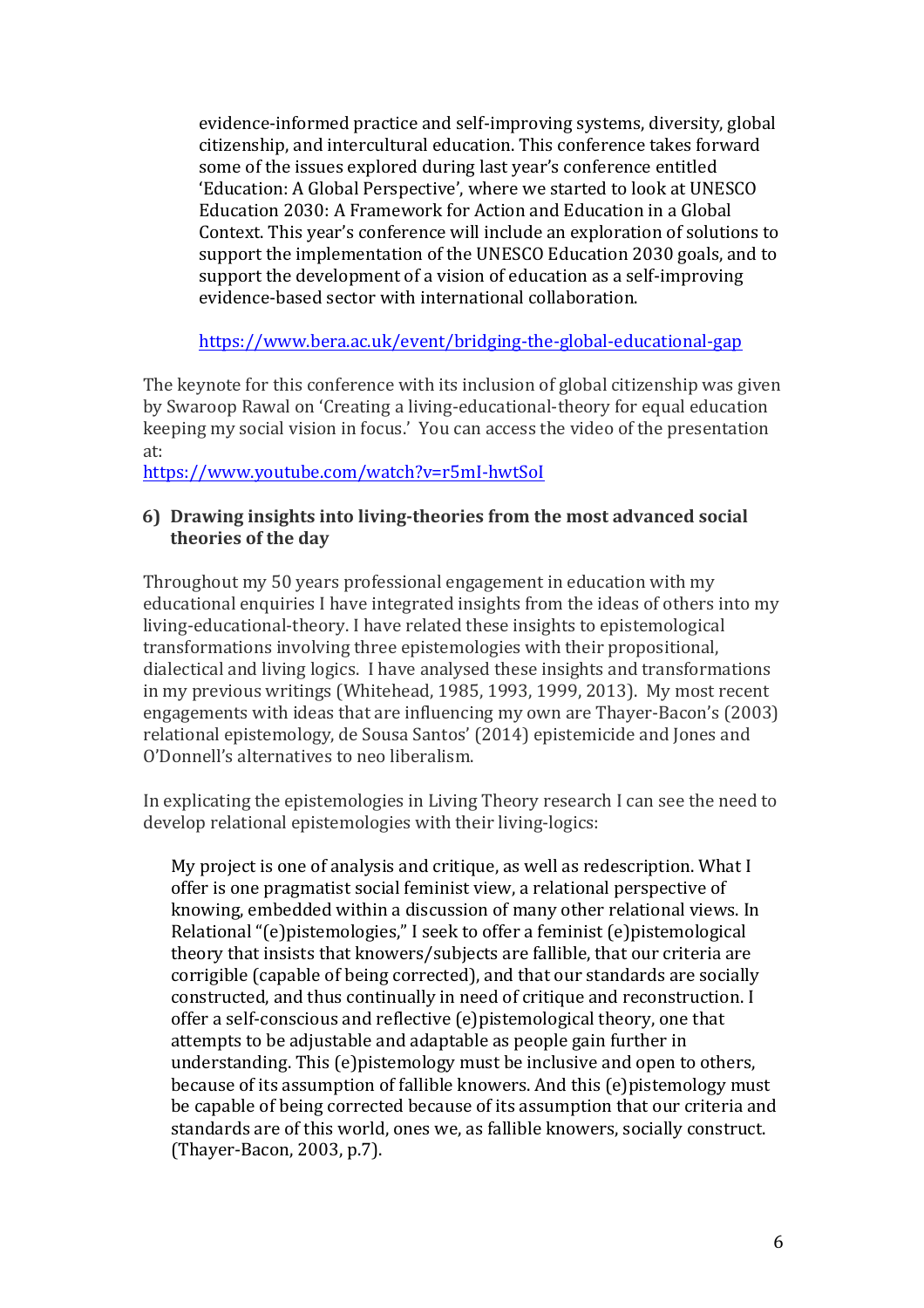I also understand the importance of integrating insights about social influences into living-educational-theories. These include sociohistorical, sociocultural and economic influences. My present engagements with the ideas of others include exploring the influences of Jones and O'Donnell's (2017) alternatives to neoliberalism as a movement towards equality and democracy. Jones and O' Donnell offer a revised framework for social democracy, that is rooted in feminism, environmentalism, democratic equality and market accountability to civil society.

My present engagements with the ideas of others also include relating de Sousa Santos' (2014) ideas of epistemicide, sociology of absences and intercultural translation to Living Theory research (Whitehead, 2016).

## 7) **Living Theory research as a social movement**

To help with the clarity of my communications and to avoid confusions of meaning I shall make the following distinctions between social and educational actions and social movement. Here is the distinction I have made between social and educational action from some earlier writings:

In conclusion, I want to draw attention to a vital distinction between social and educational actions. Schutz (1972) has pointed out that 'Not every type of contact between human beings has a social character; this is rather confined to cases where the actor's behavior is meaningfully orientated to that of others' (p. 30). The distinction I am drawing between a social action that is distinguished by an actor's behaviour being meaningfully orientated to that of others, and an educational action, is focused on the expression and representation of flows of life affirming energy in the life of an individual. Many educational actions include social actions. But not all educational actions are social. Not all explanations of educational influences in learning are derived from social theories. I make this point in the knowledge that I value insights from social and other theorists and integrate these within my own living theory (Whitehead, 2006). I am claiming that the life-affirming energy in explanations of educational actions and influences is beyond the social.

I am suggesting that the educational actions of action researchers are distinguished by flows of life-affirming energy with values that characterize their own unique living theories (Whitehead, 2008b, 2008c). As I conclude I am wondering if I have persuaded you that the expression and representation of such flows of energy, with values, require action researchers to move beyond limitations of printed text based narratives into multi-media accounts of their values based influences in the world? (Whitehead, 2009, pp. 96-97)

What I am meaning by a social movement is 'a group of diffusely organized people or organizations striving toward a common goal relating to human society or social change, or the organized activities of such a group' (see http://www.dictionary.com/browse/social-movement ). In relation to Living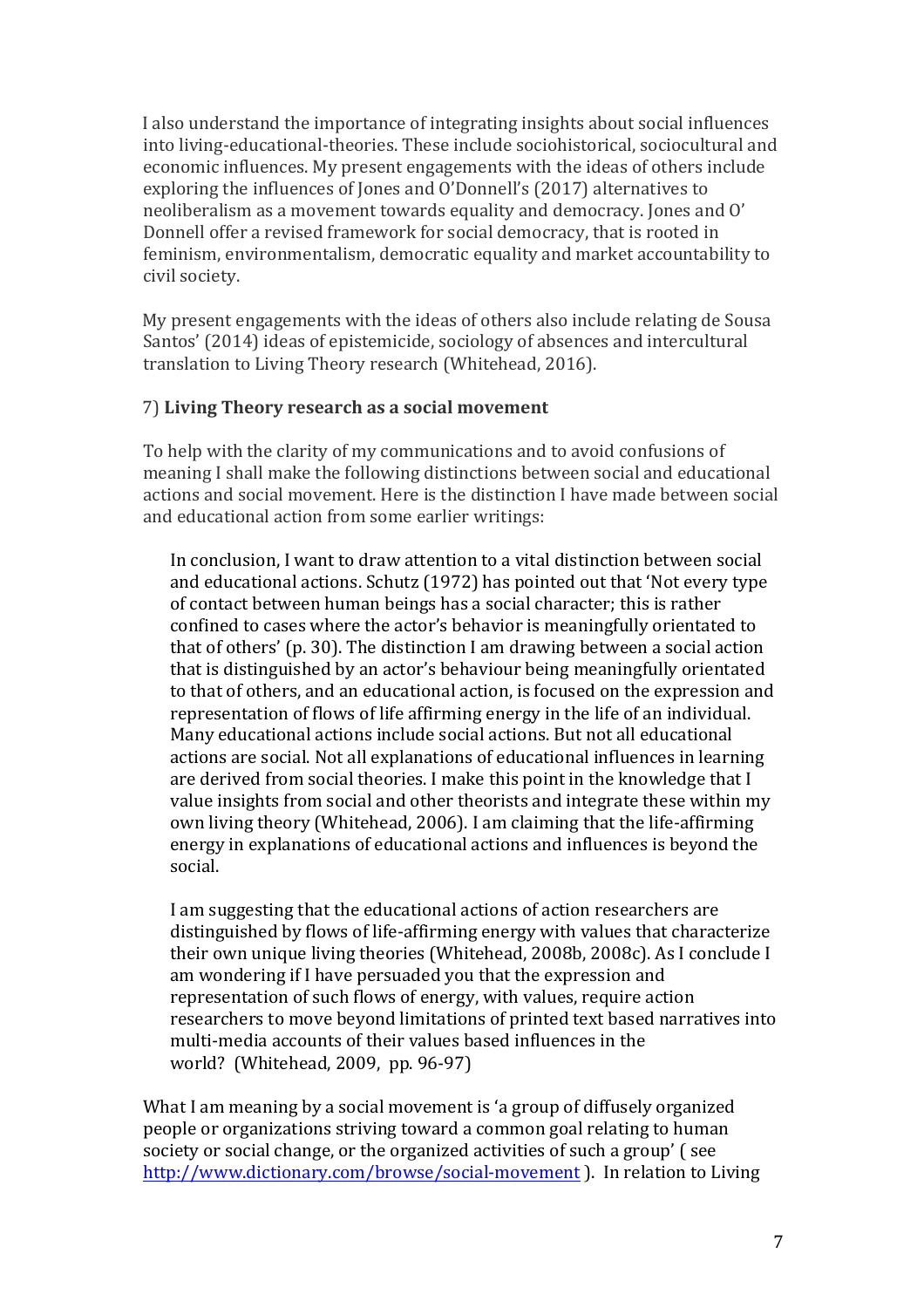Theory research I am seeing the common goal as seeking to live as fully as possible the values and understanding that carry hope for the flourishing of humanity.

In my workshop contribution to the 1st Global Assembly for Knowledge Democracy: Towards an ecology of knowledges. Cartagena, Colombia, 12<sup>th</sup> June 2016, I was asked by participants to produce a Certificate of Participation. This is what I produced:



This is to certify that

attended the workshop on Living Theory Research in an Ecology of Knowledges held in the University of Cartagena on the 12 th June 2017.

The workshop included:

- 1) An Introduction to the idea of a living-educational-theory as an individual's explanation of their educational influence in their own learning in the learning of others and in the learning of the social formations that influenced their understandings and practice.
- 2) An introduction to the use of the internet to bring 'virtual presences' into a space with the help of living-posters – see http://www.actionresearch.net/writings/posters/homepage020617.pdf
- 3) Demonstrations on how to freely access over 40 living-theory theses from http://www.actionresearch.net/living/living.shtml
- 4) Presentations from issue 10(1) of the Educational Journal of Living Theories at: http://ejolts.net

A J whitehead

15th June 2017

(Jack Whitehead, Visiting Professor of Education, University of Cumbria, UK)

I do urge you to access the living-posters homepage at:

http://www.actionresearch.net/writings/posters/homepage020617.pdf

to see if this helps to communicate my meanings of Living Theory research as a social movement.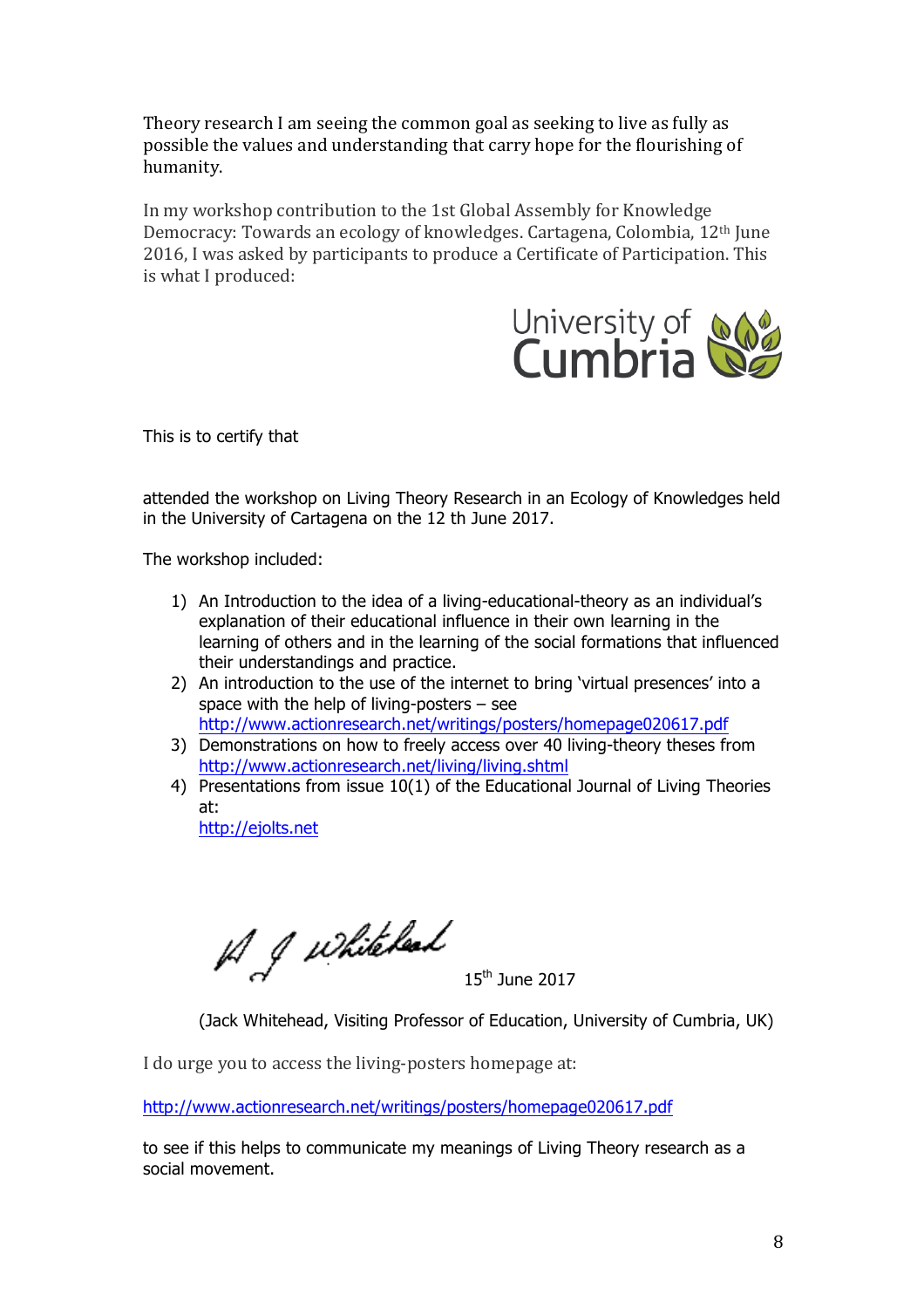

If you click on the links to Conversation Café, University of Cumbria, Living Theory Research Gp, EJOLTS - Educational Journal of Living Theories, SKYPE Living Theory research support gp and the Adlerian SKYPE group, you will see that I am participating in each of these groups and conversations. My intention is to enhance the influence of Living Theory research with values that carry hope for the flourishing of humanity. This is emphasized in the central text box with the link to 'How to create and share your living-poster'.

Swaroop Rawal has done much in India and beyond to spread the influence of Living Theory research. You can see her latest contribution in 'Creating a livingeducational-theory for equal education keeping my social vision in focus.'



This was the keynote to the British Educational Research Association's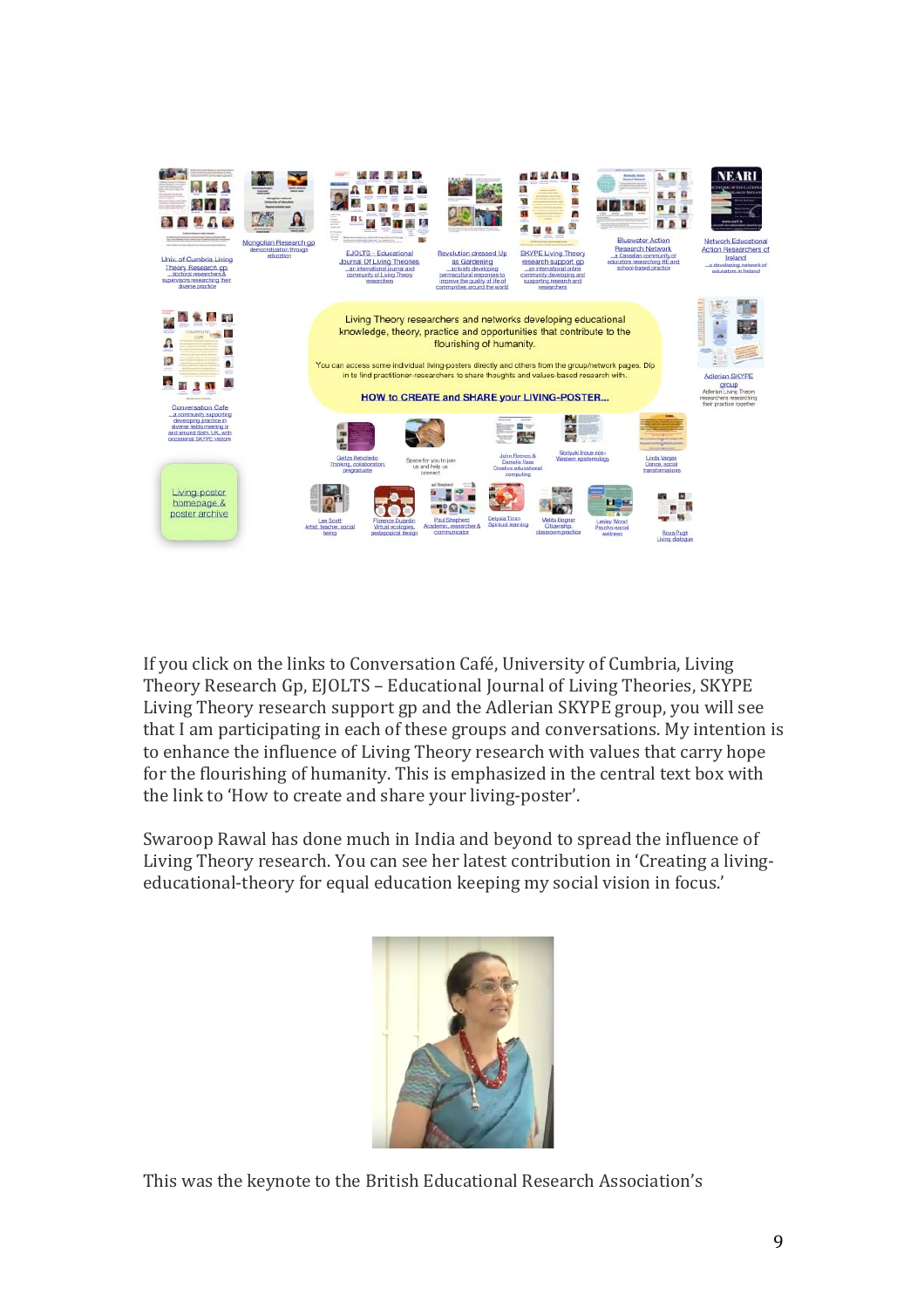conference on Bridging the Global Educational Gap, 23rd June 2017 at the University of Worcester, UK. You can access the video of the presentation at: https://www.youtube.com/watch?v=r5mI-hwtSoI

## 8) Educational Journal of Living Theories (EJOLTS), Action Research web**site http://www.actionresearch.net .**

The first issue of the Educational Journal of Living Theories was published in 2008 and you can freely access the following:

- Homepage at http://ejolts.net
- Current Issue (June 2017) http://ejolts.net/current
- Join the EJOLTS community space
- http://ejolts.org/login/index.php

The resources on the website 'A Living Educational Theory (Living Theory) Approach to Research and Life' can be accessed from http://www.actionresearch.net. These include:

- Living Theory masters writings http://www.actionresearch.net/writings/mastermod.shtml
- Living Theory doctoral writings http://www.actionresearch.net/living/living.shtml
- Other Homepages of interest http://www.actionresearch.net/otherpages.shtml

### **9)** Celebrating my 50 years professional engagement in education

In 1967 I produced my first professional study in education, 'The way to professionalism in education?' on my initial teacher education programme in the Department of Education of the University of Newcastle, UK. Two texts stand out for me when re-reading this study. The first is Erich Fromm's 'Fear of Freedom' and the second is Richard Peters' (1966) Ethics and Education. One of Erich Fromm's (1960) insights continues to influence me when he wrote that if a person can face the truth without panic they will realise that there is no purpose to life other than that which they create for themselves through their loving relationships and productive work  $(p.18)$ . As a humanist my life-affirming spiritual energy continues to be focused on living as fully as I can my values of loving relationships and productive work. I identify these values as those that carry hope for the flourishing of humanity. On reading Ethics and Education (Peters, 1966) I accepted the analysis that claimed that the ethical principles of freedom, justice, equality, consideration of interests and worth-while activities were implied by any rational person, seriously asking themselves questions of the kind, 'What ought I to do?' By 1972 I had questioned Peters' commitment to the idea that matters of fact and matters of value formed independent realms of discourse and the idea of the disciplines approach to educational theory as being constituted by the philosophy, psychology, sociology and history of education. In 1985 I had analysed my educational development in my educational research programme (Whitehead, 1985) and proposed a living form of educational theory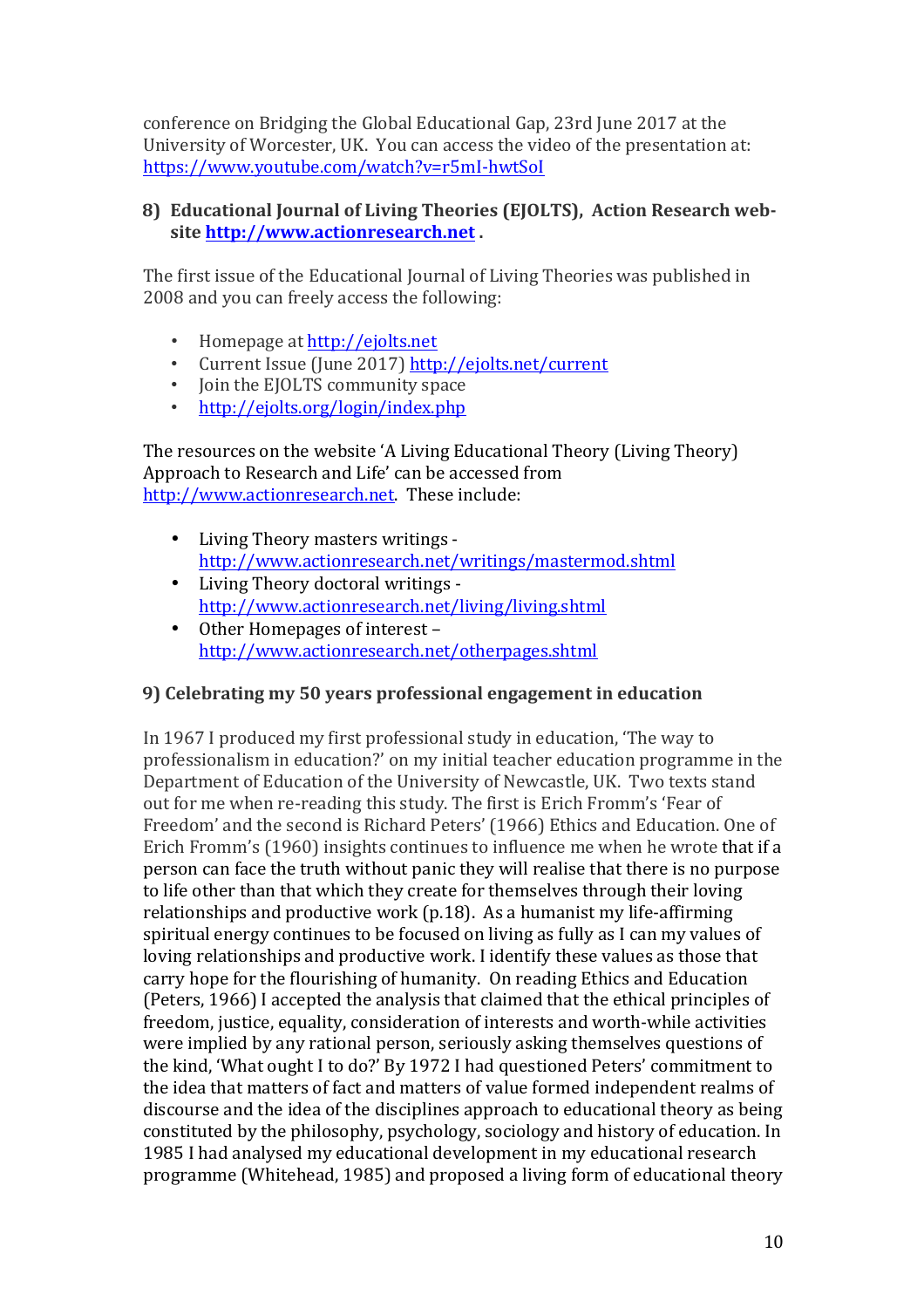that I clarified further in my most referenced paper on the creation of a livingeducational-theory (Whitehead 1989). In celebrating my 50 years of professional engagement the idea of a living-educational-theory continues to please me as a contribution of my productive life to education. This is the idea that individuals can generate their own living-educational-theory as an explanation of their educational influence in their own learning, in the learning of others and in the learning of the social formations that influence their practice and understandings.

Between 1996 and 2012 some 32 of my doctoral students graduated from the University of Bath with their living-theory theses. You can access these from: http://www.actionresearch.net/living/living.shtml This collection includes other living-theory theses that have been accredited by Universities across the globe and have been made freely available for you to download by the Living Theorists.

What continues to please me, in the living-theories of individuals, is that they continue to find ideas from my own research helpful as they make public their embodied knowledges as they ask, research and answer questions of the kind, 'How do I improve what I am doing?'. I am thinking of their use of relationally dynamic, ontological values that carry hope for the flourishing of humanity, being used as explanatory principles and living standards of judgment.

As I move into my  $73<sup>rd</sup>$  year I look back on the changing foci of my question, 'How do I improve what I am doing?' from my first lesson at Langdon Park School on 4<sup>th</sup> September 1967. In my first lesson my question was focused on improving my practice as a teacher of science in helping my pupils to development their scientific understanding. This focus can be seen in my dissertations for my masters degree in 1972 on 'A preliminary investigation through which adolescents acquire scientific understanding'. In 1972-73 the focus of my question changed as my sense of vocation moved from being a teacher of science to becoming an educational researcher making a contribution to educational theory. I was fortunate to find employment at the University of Bath as a Lecturer in Education in 1973, where I could fulfill my sense of vocation between 1973-2012. The 32 Living Theory doctoral theses accredited by the University of Bath between 1996-2012 bear witness to my sustained focus on enabling practitioner-researchers to being their embodied knowledge into the University, in the process of its evolution.

I am continuing to support the following Living Theory research programmes in my present position as Visiting Professor of Education at the University of Cumbria:

Sonia Hutchison - How does my lived experience, from being 'a child in care' to being a leader of a carers' charity, sustain the hope that I/we can be the change I/we want to see in the world?

Arianna Briganti - Forming my question 'As a development economist how do I contribute to the establishment of the human capabilities of the people I work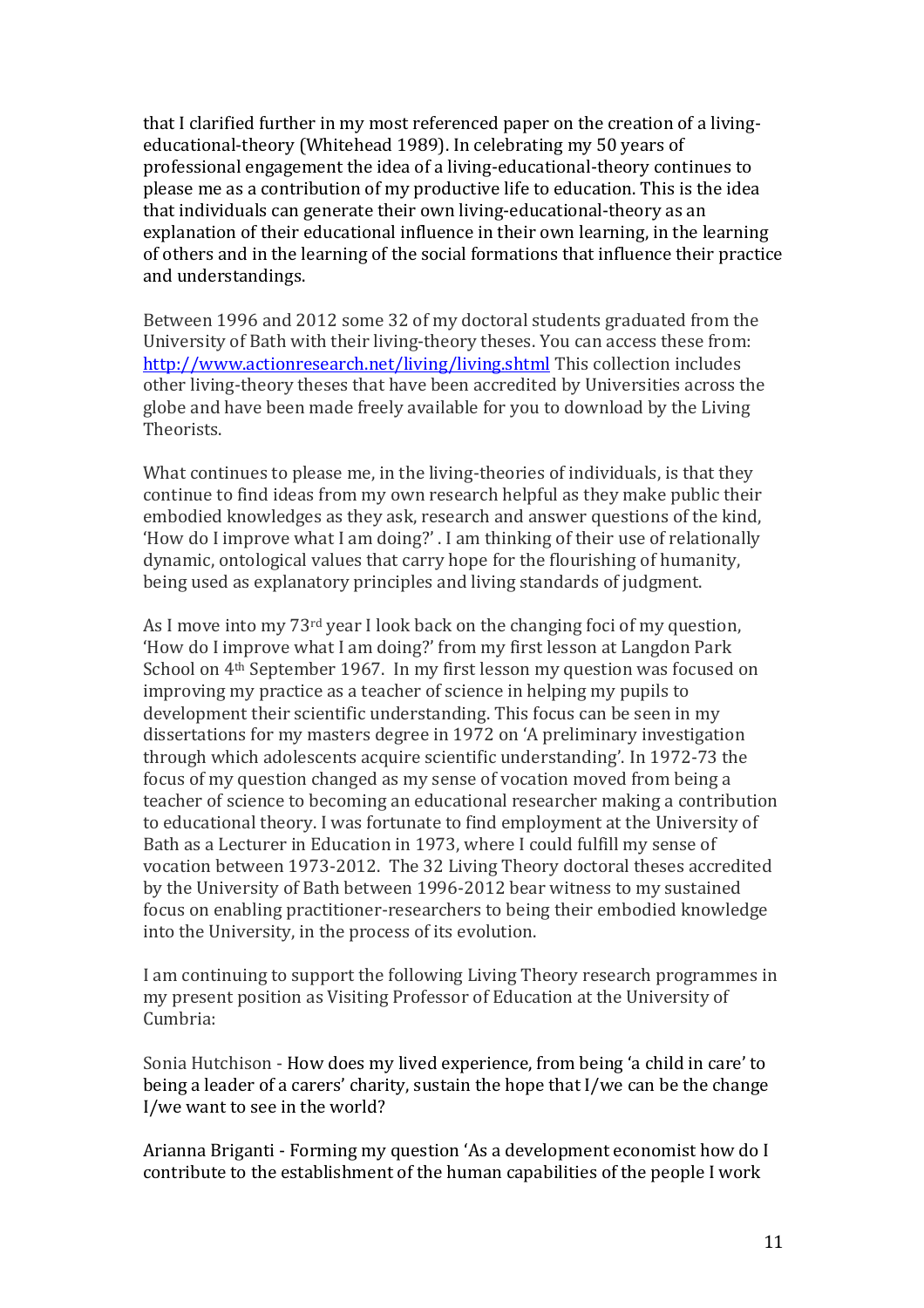with in developing countries?'

Joy Mounter - How can I contribute to the creation and enhancement of the educational influences of a community of learners, supporting each other and their own development?

John Reeves - How do I contribute to enhancing the educational value of the new computing curriculum in the learning of teachers and children?

However, the focus in my research question has moved on with my awareness of becoming a global citizen, to supporting Living Theory research as a social movement. Ideas that I am bringing into this research include the Co-operative Party's '6 steps to build community wealth. Using what we already have to generate local economic growth co-operatively' (Birley, 2017) and ideas on alternatives to neo-liberalism (James & O' Donnell, 2017). As I research my own practice, as a global citizen, in enhancing the values that carry hope for the flourishing of humanity, as Secretary of the Bath and West Co-operative Party I shall include an evaluation of a Study Day I am organizing on behalf of this Cooperative Party on the  $28<sup>th</sup>$  October 2017, in Bath, on the question of 'how cooperative values are realized in practice' with a focus on what actions are needed to enhance ecological and financially sustainable housing.

In conclusion I want to thank the University of Bath, on our shared 50<sup>th</sup> Anniversary, for this continuing opportunity to live as fully as I can loving relationships and a productive life, bearing in mind Glenys Breakwell's, the Vice-Chancellor, interpretation of the University of Bath's motto to:

...achieve an understanding of our world and strive to use our knowledge to ensure a sustainable future.

I'm looking forward in the hope that we will be able to share our continuing contributions from our productive lives in our  $60<sup>th</sup>$  celebration together!

### **References**

Adler School of Professional Psychology. (2012). *Socially Responsible Practice Project.* Chicago, IL: Adler School of Professional Psychology.

Birley, A. (2017)  $\overline{6}$  steps to build community wealth. Using what we already have to generate local economic growth co-operatively. London; Co-operative Party Limited.

Coombes, S., Potts, M., Whitehead, J. (2014) International Educational Development and Learning through Sustainable Partnerships: Living Global Citizenship. London: Palgrave Macmillan.

de Sousa Santos, B. (2014) Epistemologies of the South: Justice against Epistemicide. London; Paradigm Publishers.